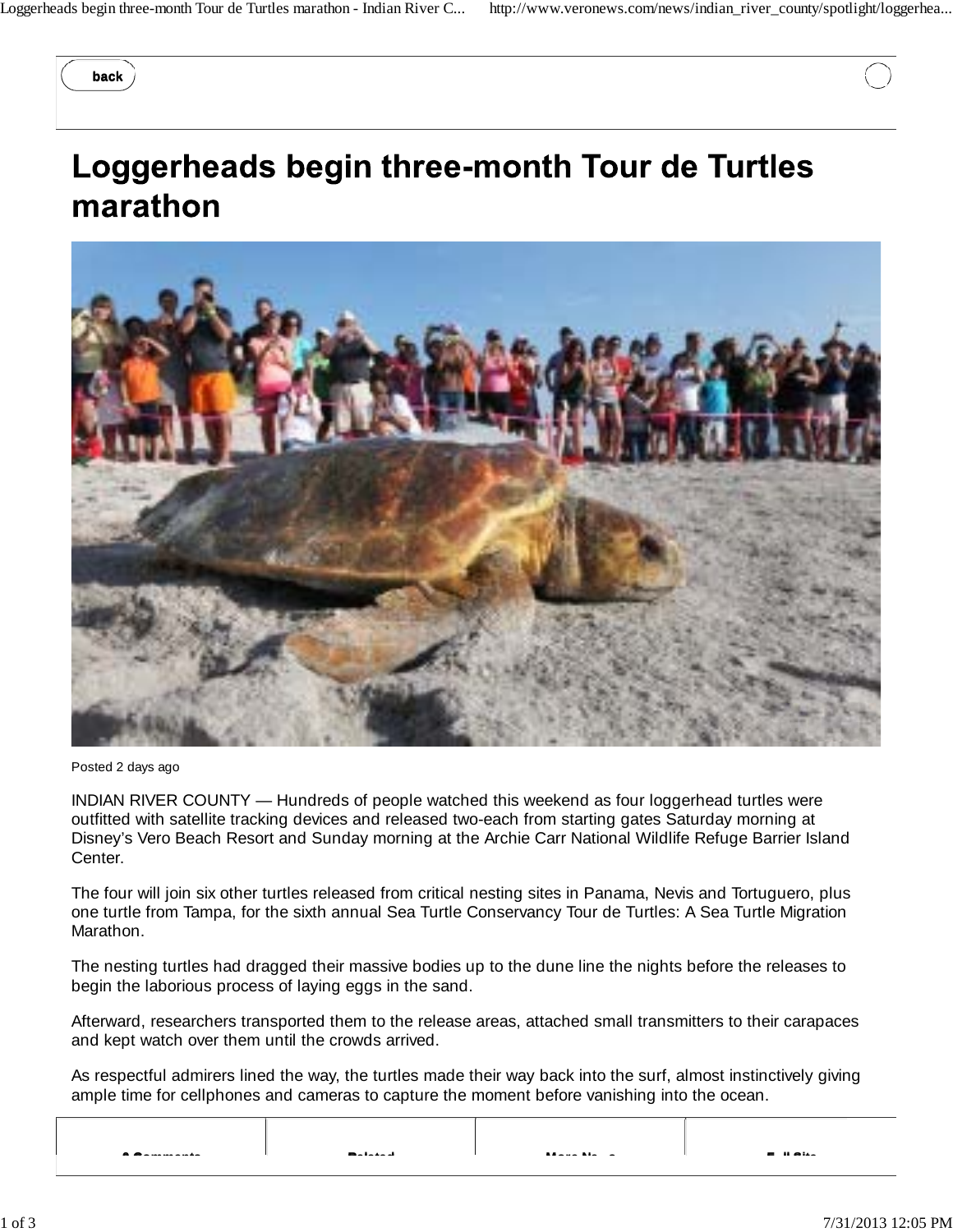"We're going to be releasing, with the Tampa Bay Green Consortium and the Florida Aquarium, a rehabilitated Kemp's ridley turtle. We have a lot of firsts coming out of this little turtle – it's our first Kemp's ridley release in Tour de Turtles, our first rehabilitated turtle participating, and our first Gulf Coast turtle."

She explained that this Kemp's ridley juvenile, the most endangered and smallest of sea turtles, was a victim of red tide.

"We're interested to see how rehabilitated turtles integrate back into their migratory patterns after they've been in a rehab facility rather than their normal nesting area. It will be fun to see what this little turtle does. It's going to have some impact for the aquarium's rehabilitative efforts."

The enlightening three-month migratory journey also features four other varieties – leatherback, loggerhead, hawks bill and green sea turtles - from their nesting beaches to foraging grounds.

For more than 100 million years, turtles have returned to lay eggs on the same beaches where they first entered the sea as hatchlings.

Their numbers plummeted in recent history thanks to human-related threats, but through inclusion in the Endangered Species Act and efforts by conservation groups they are making an arduous comeback.

The 20.5-mile Archie Carr Refuge spans from northern Indian River County to Melbourne Beach, buffered by the Sebastian Inlet State Park.

A particularly vital nesting area, it is identified as the most productive beach in the world for loggerhead turtle nesting, and the most significant in North America for green turtles.

Tour de Turtles "competitors" will be tracked to determine which of the 11 swims the furthest distance and which will win the Causes Challenge.

The public is encouraged to "adopt" turtles, whose causes represent man-made threats to their ultimate survival.

Weighing in at a svelte 300 to 350 pounds, the local competitors are Carrie, Claire, Ripley and Johnny. They represent their sponsors and causes: Carrie - Disney's Animal Programs and Disney's Vero Beach Resort, light pollution; Claire - Disney's Worldwide Conservation Fund, plastic debris; Ripley - Ripley's Aquariums, poor water quality; and Johnny - John's Island, beach re-nourishment.

Bridging the two morning send-offs, on Saturday evening a sold-out crowd of 350 turtle enthusiasts gathered at the Archie Carr Barrier Island Center for a Tour de Turtles celebratory fundraiser.

Sultry ocean breezes and enormous fans provided relief from the heat as guests enjoyed music by the Riverside Band and refreshments on the deck, while indoors, an assortment of colorful marine-themed auction items enticed bidders.

Celebrated marine artist Roberto "Pasta" Pantaleo of the Signature Gallery in Islamorada donated his talent to create an exquisite mural spanning the length of the Barrier Island Center.

Equipment and supplies for the project were donated by Sherwin Williams and McAlhany Construction.

"The building is gorgeous and it has a great location on the ocean, but I just thought something was missing," explained Pantaleo.

"People drive by without realizing what it is; I wanted to bring a greater awareness to the center."

Sunday morning after the turtle release, children brought out their inner artist, helping Pantaleo to paint a second mural by the deck.

Turtle scout volunteer Jill Uttridge, who headed out later that evening to help seek nesting turtles for the marathon is also on the board of Friends of Carr Refuge, which hopes to encourage greater participation by Indian River County residents.